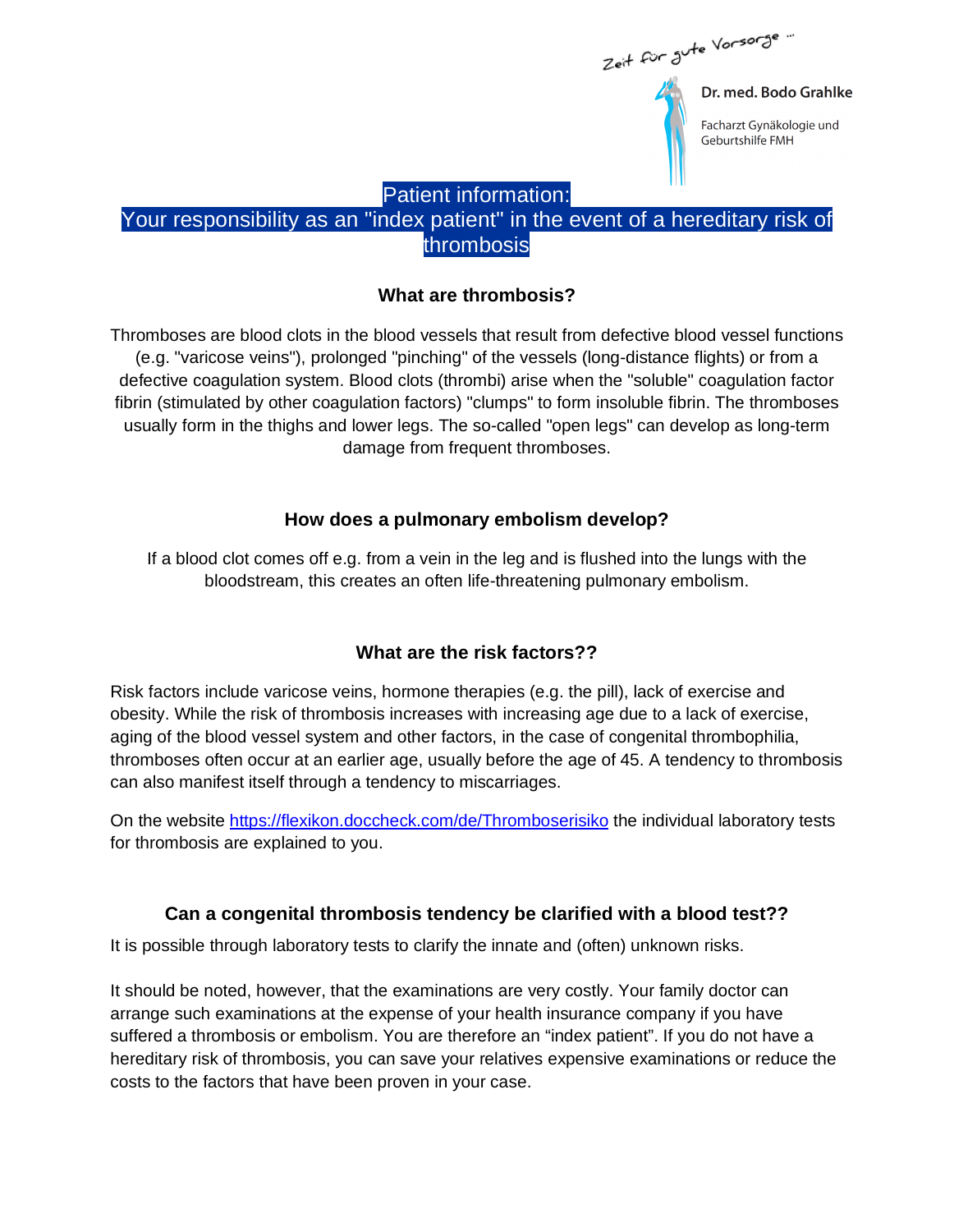| Name:              | Prof. Dr. med. Peter Hellstern                                                 |
|--------------------|--------------------------------------------------------------------------------|
| Company:           | Hämostase Thrombose Zentrum HTZ                                                |
| Hin.ch:<br>adress: | haemoclot@hin.ch, peter.hellstern@hin.ch<br>Weinbergstrasse 157<br>8006 Zürich |
| Business:          | +41 44 360 80 70                                                               |
| Fax.:              | +41 44 360 80 71                                                               |
| e-Mail:            | info@haemoclot.ch)                                                             |

#### **Test program**

The basic diagnosis is:

- APC-Resistenz bzw.Faktor-V-Leiden-Mutation
- Prothrombinmutation G20210A
- Antithrombin III
- Anti-Cardiolipin-Antikörper bzw. Lupus-Antikoagulans
- Plasminogen-Aktivator-Inhibitoren, kurz PAI

Advanced parameters include:Protein C

- Protein C
- Protein S
- **Faktor VIII**
- Homocystein im Serum bzw. MTHFR-Mutation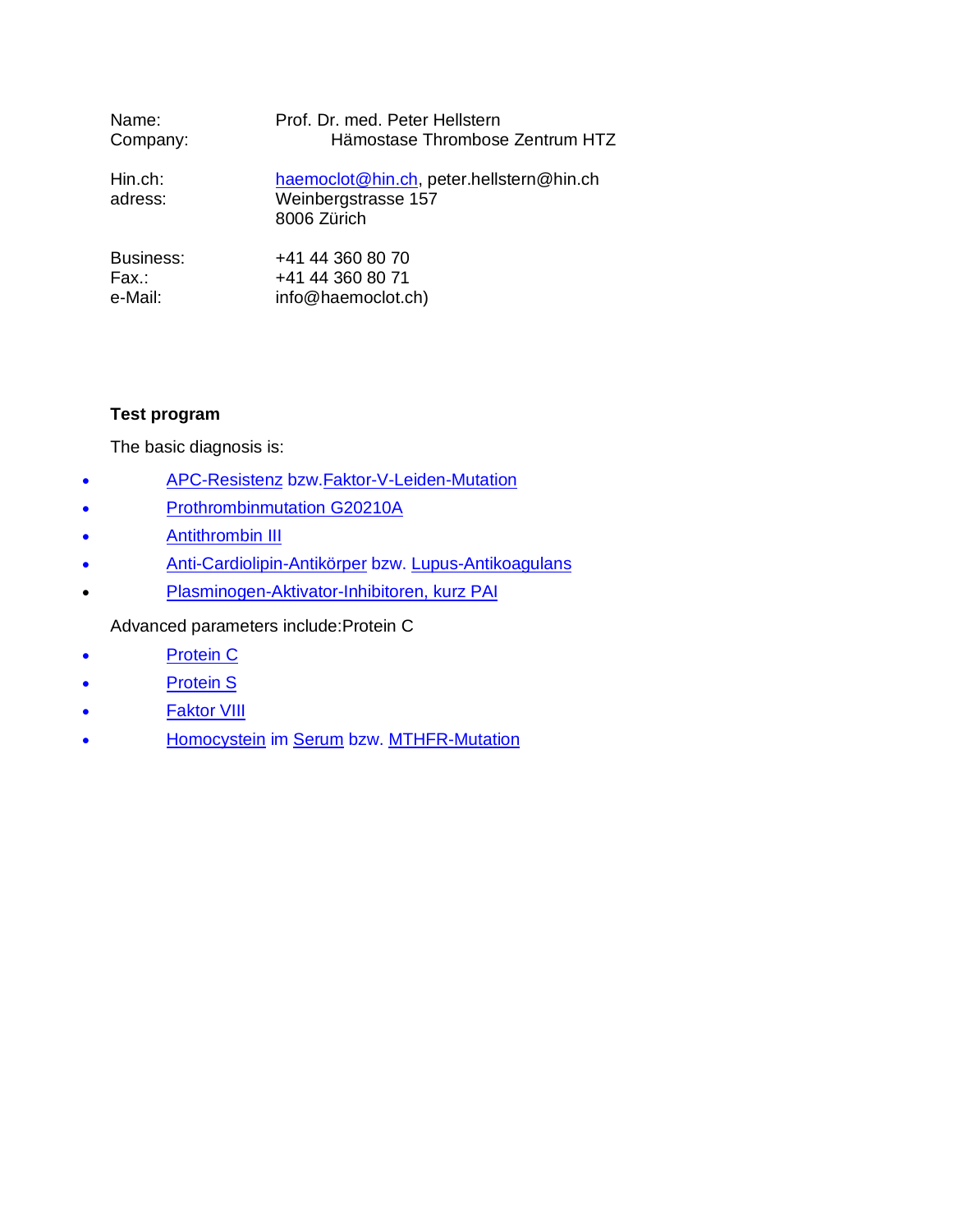#### Bei wissenschaftlichen Fragen wenden Sie sich bitte an SYNLAB:

#### SYNLAB Suisse SA

Abteilung für Genetik Chemin d´Entre-Bois 21 1018 Lausanne Schweiz

genetics.ch@synlab.com



CHF 270,- (Helsana 216,-)



SYNLAB Suisse SA Sternmatt 6 6010 Kriens

Telefon +41 41 360 35 35 Fax +41 41 360 72 94

labor.suisse@synlab.com www.synlab.ch

\* Die Kosten werden all jenen Frauen, die eine Verhütungspille nehmen oder nehmen möchten, von der Zusatzversicherung PRIMEO (Helsana, Progrès) erstattet.

© 2018 SYNLAB Suisse SA. Alle Rechte vorbehalten. Wir lehnen soweit gesetzlich zulässig jegliche Haftung für etwaige Irrtümer, Fehler oder ungenaue Preise ab. Sämtliche Texte, Bilder und Inhalte unterliegen dem Urheberrecht von SYNLAB Suisse SA.

Ausgabe 05/2018